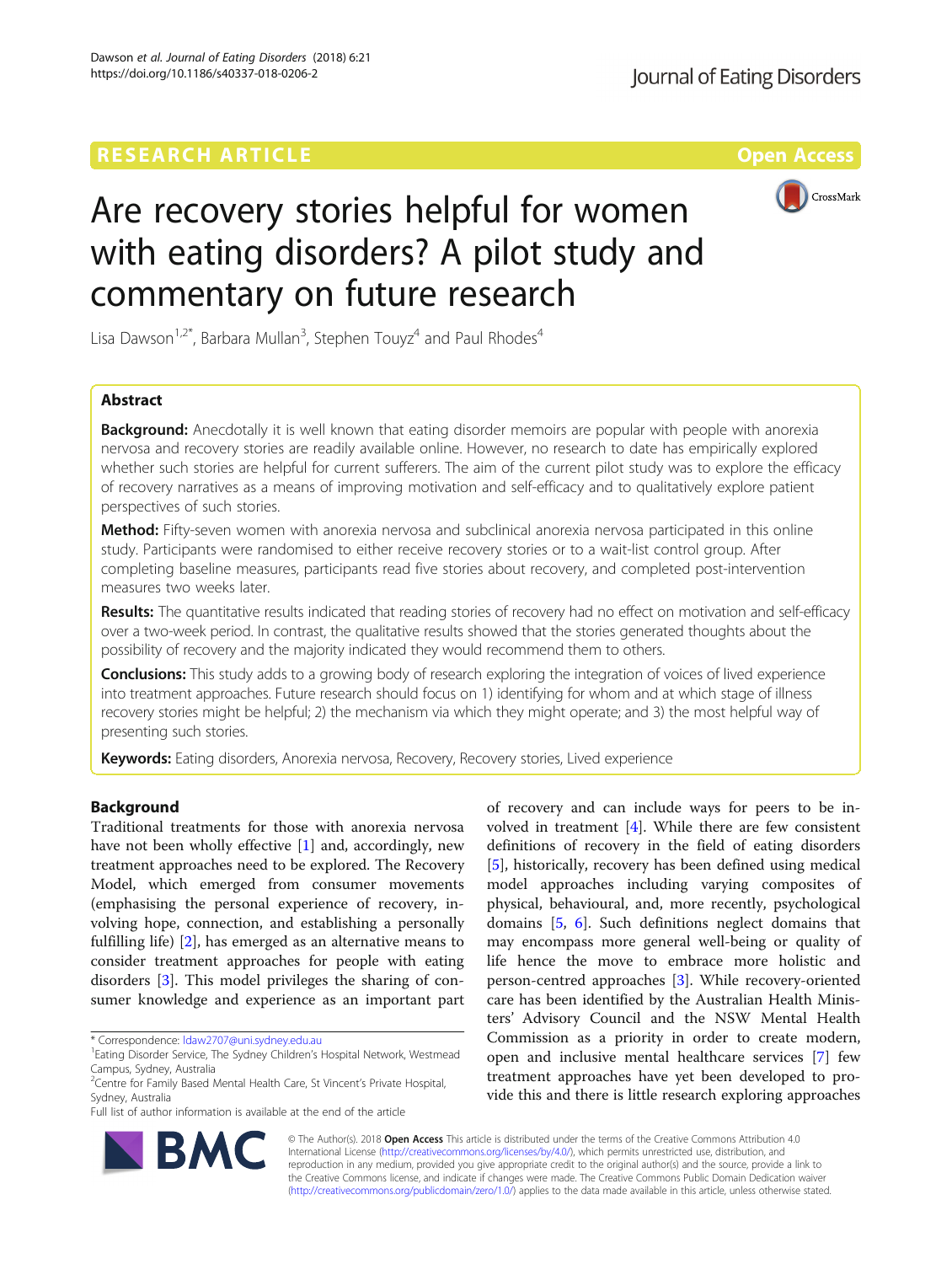to treatment that include the sharing of lived experience. However, these 'interventions' are happening in the consumer community anyway. One such example of this is the sharing of personal stories of recovery.

In the last two decades there has been a significant increase in the number of published eating disorder memoirs [\[8](#page-8-0)] and recovery stories are readily accessible on the internet via eating disorder organisation websites, blogs, online forums, social networking sites, and video channels with the authors detailing the experience of living with and recovering from an eating disorder. Anecdotally it is well-known that people with eating disorders often read recovery stories; however, there is a significant absence of research in this area and it remains unknown how helpful they are considered by current sufferers. While narrative therapists have used stories to encourage alternative voices to the voice of anorexia nervosa [\[9](#page-8-0)] and have attempted to circulate liberating stories of recovery via the 'Archives of Resistance', a website dedicated to sharing 'anti-anorexia' stories [\[10](#page-8-0)] the efficacy of such an approach has not been tested. A single laboratory study has been conducted on recovery stories which explored the effect of reading eating disorder memoirs on 50 undergraduate students with no eating disorder pathology [\[8](#page-8-0)]. This study found that eating disorder memoirs had no effect on the eating attitudes and behaviours of participants, however, the experience of reading recovery stories for people with an eating disorder remains unknown and questions remain as to their potential effects.

The aim of the current study was to explore the effect/s of reading recovery stories for women with a current eating disorder, specifically exploring how helpful they are. There are inherent complexities when opening up a new area of research and given the dearth of research in this area knowing what (and how) to explore is complex. As such, we first look to literature in the field more broadly to determine any preliminary hypotheses as to why and how recovery stories might be helpful or unhelpful for readers. Firstly, recovery stories might offer a means of increasing motivation and self-efficacy. Ambivalence about recovery is consistently identified as one of the major challenges to treatment [\[11](#page-8-0), [12\]](#page-8-0) and a lack of self-efficacy is associated with poorer outcome [[13\]](#page-8-0). Patients with anorexia nervosa have been found to perceive the illness as having low controllability and curability, and as chronic [\[14\]](#page-8-0). Given that perceiving recovery as impossible has been identified as a core obstacle to change [[15](#page-8-0), [16](#page-8-0)] people with anorexia nervosa might benefit from knowing that people can and do recover [\[17](#page-8-0)].

A second mechanism through which such recovery stories could be helpful is the provision of information about different pathways to recovery. Patient-centred accounts that are strengths-focused (as opposed to deficits-focused) and offer examples of how individuals move from illness to wellness can impart guidance  $[18]$ , potentially increasing awareness and understanding about the process of recovery [\[18](#page-8-0)]. Additionally, those with lived experience are in a unique position to offer hope, understanding, solidarity, and vital information. This allows for the sharing of 'insider knowledge' [[19](#page-8-0)] which can be more influential and empowering than messages delivered by health professionals [\[20\]](#page-8-0). Delivering messages in narrative format may also mean that messages are less likely to be rejected by readers than other forms of motivational messages [\[21](#page-8-0)]. It has been proposed that narrative forms of communication reduce counter-arguing and facilitate observational learning [\[21\]](#page-8-0). Narratives have been used to enhance patient well-being and healthcare participation for cancer patients [[22](#page-8-0)] and narrative information has positive effects on health care participation [\[23\]](#page-8-0). It has been suggested that patient narratives might be more effective forms of communication than didactic formats (e.g., fact sheets, brochures) because they are more engaging and provide role models [\[23\]](#page-8-0).

Despite these conceivable benefits, there is also the possibility that stories of recovery might be unhelpful due to potential iatrogenic effects  $\lceil 8 \rceil$  as anorexia nervosa may be associated with social learning processes of imitation, identification and competition; a so-called 'peer contagion' effect [[24](#page-8-0)]. Patients have reported that group treatment settings can be a competitive environment [[25\]](#page-8-0) leading to new eating disordered habits [\[26](#page-8-0)]. Similarly, popular pro-eating disorder online communities [\[27](#page-8-0)], are believed to be potentially harmful due to the exchanging of inappropriate health messages and that people access such sites to learn 'how to be anorexic' [[28\]](#page-8-0). However, one of the main attractions to visiting pro-eating disorder websites is in fact the seeking of support and belonging [\[27](#page-8-0)]. These sites offer support that is not available from regular face-to-face contact [[29\]](#page-8-0). Recovery stories delivered responsibly might be able to offer a similar supportive function while limiting the potential dangers.

The aim of this pilot study was to explore the effect of recovery stories on a clinical sample by firstly exploring if they have any effect on improving motivation and self-efficacy. Recovery stories were compared to a wait-list control group and the primary outcome variable was change in motivation as measured by (i) intentions to recover and (ii) stage of change. Secondly, this study aimed to qualitatively explore the experience of reading such stories for women with eating disorders.

# Method

# Quantitative design

A randomised, waitlist control trial design was used. After completing the screening measure to assess for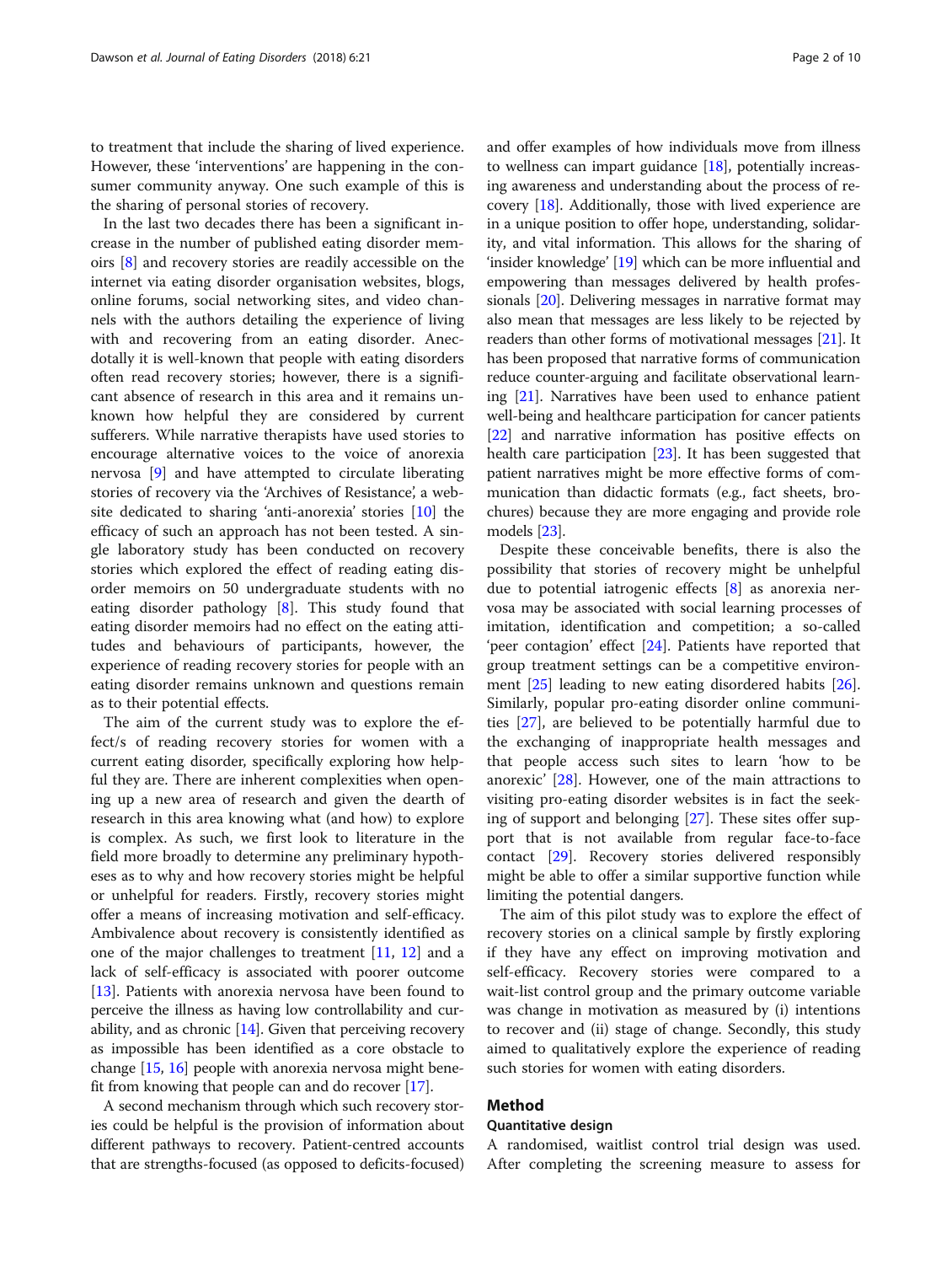eligibility, participants were randomly allocated to either the intervention (reading recovery stories) or waitlist control group. Randomisations were conducted using an online random number generator. Consistent with a truly random sequence of numbers, it was not specified that there should be an equivalent number of participants in each condition. Participants were randomised according to the order in which they were eligible to participate, in order to limit selection bias. Allocation was single blinded (concealed from participants, but not researchers). The intervention was conducted according to the protocol approved by the University Human Research Ethics Committee and was registered as ACTRN12613000795796.

#### Qualitative design

Thematic analysis was used in the current study. This method allows for identifying, analysing and reporting patterns (themes) within data [[30\]](#page-8-0). Given the lack of existing theory or research on the phenomenon under investigation, an inductive approach was used in that themes were strongly linked to the data (rather than pre-existing theory)  $[31]$  $[31]$  $[31]$ . This form of thematic analysis is data-driven [[30\]](#page-8-0) and one benefit to such an approach is that preconceived categories or theoretical perspectives are not imposed upon the data.

#### Participants

Participants were recruited over a nine-month period by advertising details of the study on a number of eating disorder websites in Australia (e.g., National Eating Disorder Collaboration) and the UK (e.g., B-EAT UK), blogs (e.g., [junealexander.com](http://junealexander.com), dropitandeat.[blogspot.com.au](http://blogspot.com.au)) and other social media platforms. Individuals with all forms of clinically significant anorexia nervosa-type eating disorders were recruited. Inclusion was determined based on the responses to self-report questions pertaining to the anorexia nervosa diagnosis from the Mini International Neuro-Psychiatric Interview (MINI [\[32](#page-8-0)];) as well as current self-reported BMI. Self-reported height and weight has been found to derive accurate BMI data [\[33](#page-8-0)]. Participants were required to meet the following inclusion criteria: be aged at least 18 years, and fulfil research criteria for anorexia nervosa phenotype, which were: (i) meeting criteria A and B of DSM-IV for AN (i.e. refusal to maintain a normal body weight and intense fear of weight gain); and (ii)  $\text{BMI} < 20 \text{ kg/m}^2$ . Those with subclinical anorexia nervosa were included in order to assess if the intervention was effective across all clinically significant forms of anorexia nervosa.

#### Intervention (stories of recovery)

The recovery stories included the narratives of five Australian women who had fully recovered from severe and enduring anorexia nervosa. The narratives were developed following in-depth interviews with the recovered women about the process of developing, living with, and eventually recovering from severe and enduring anorexia nervosa, as part of a previous study [\[16](#page-8-0)]. The stories focussed mainly on the recovery process. The narratives were written in consultation with the recovered women and averaged 5000 words. Details in the stories that were regarded as specifically triggering, such as reporting weights, body mass indexes, or specific means for weight loss, were removed from the stories. In order not to deviate too much from the women's representation of their experience, and to replicate the kinds of stories that might be accessible to eating disorder sufferers, the stories were not edited further.

The stories were chosen to be maximally divergent, in order to represent the breadth of recovery experiences. The women developed anorexia nervosa between the ages of 11 and 15. Three were recovered by the time they were in their mid-to-late twenties, one recovered in her thirties, and one in her fifties. One of the women had experienced childhood sexual abuse. Some found treatment helpful, others recovered without professional support. A variety of treatment interventions were reported including hospitalisation, inpatient treatment, outpatient treatment, medical treatment, psychotherapy, and alternative treatments. The narratives were not designed to be prototypical recovery stories; rather they reflected the real experiences of these women. In addition to the recovery stories, participants were provided with information about eating disorder support services. Participants were informed that the stories were not intended to be a substitute for professional intervention and participants were encouraged to seek professional support where needed.

#### Measures. Screening and demographics

At baseline, participants completed measures of demographics and eating disorder history. The following questionnaires were administered at baseline and post-intervention.

#### Motivation

The Anorexia Nervosa Stages of Change Questionnaire [[34\]](#page-8-0) was used to measure motivation via stage of change. It is a 20-item measure that assesses readiness to recover as measured by stage of change according to the Transtheoretical Model of Change [\[35](#page-9-0)]. Each item refers to a specific anorexia nervosa symptom and contains five statements representing the stages of change (e.g. pre-contemplation, contemplation,). For each item the individual is asked to select the statement that best describes their current attitude or behaviour (1–5). The total readiness to change score represents the sum of all 20 items (range: 5–100), which is divided by the number of items to obtain the stage classification score. The measure has demonstrated internal consistency, test-retest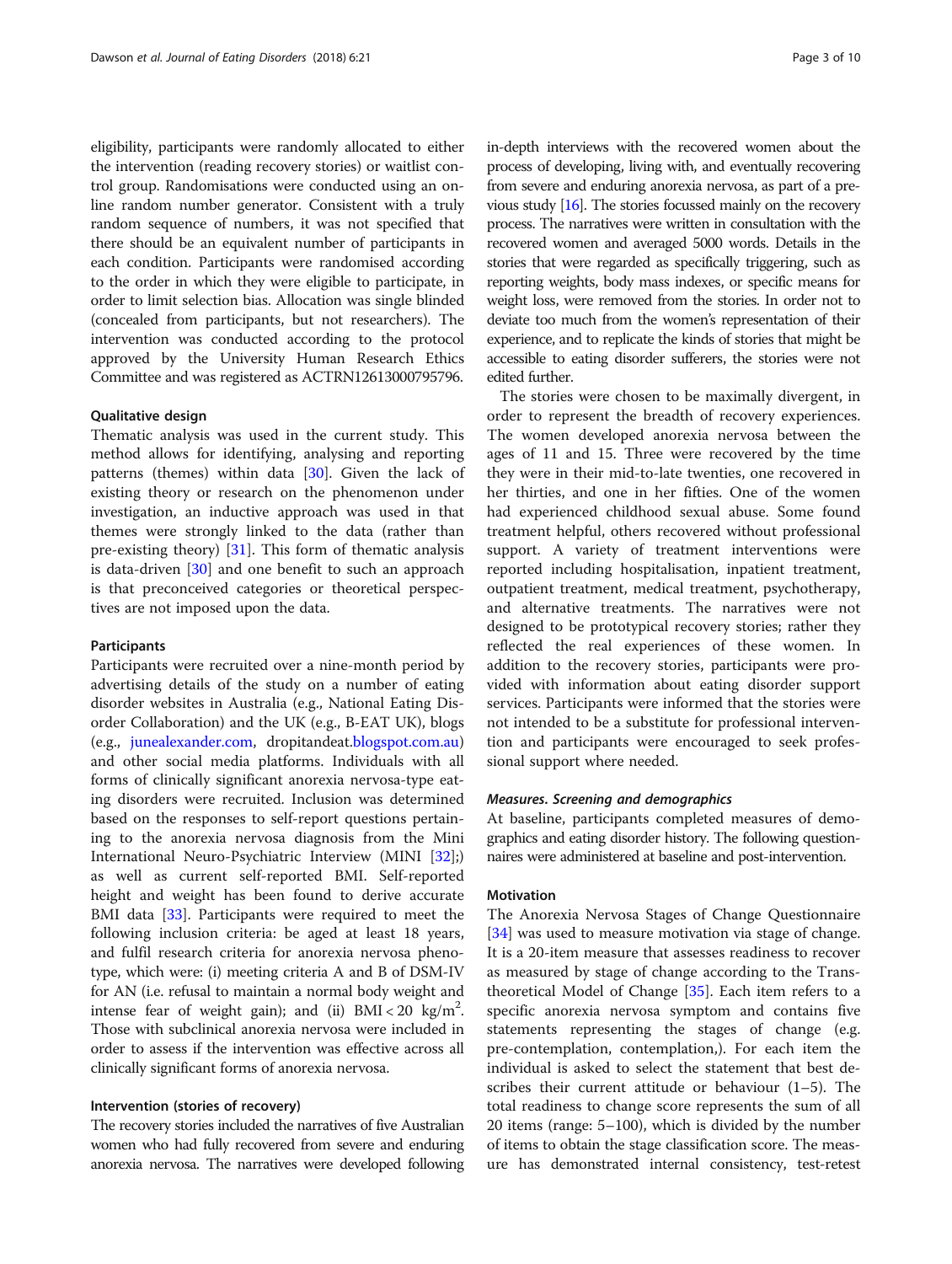reliability and convergent, discriminant, and concurrent validity [\[34,](#page-8-0) [36](#page-9-0)].

The Predicting Intentions to Recover from anorexia nervosa questionnaire [[37\]](#page-9-0) was used to measure intention to recover. Based on the theory of planned behaviour [\[38\]](#page-9-0), this 25-item questionnaire measures attitudes, subjective norm, perceived behavioural control, and intention, associated with recovery on a 100-point sliding scale. Subscale scores represented the weighted sum of all relevant items and higher scores in each case indicated more positive constructs. Unlike the ANSOC-Q, this measure includes items assessing self-efficacy (perceived behavioural control scale).

An additional measure of motivation used was the Treatment Self-Regulation Questionnaire (TSRQ [\[39](#page-9-0)];) (adapted for anorexia nervosa). Based on Self-Determination Theory [[40](#page-9-0)], this measure assesses how and why people engage in a healthy behaviour or try to change an unhealthy behaviour. The TSRQ contains 15 items and assesses different forms of motivation: autonomous, controlled and amotivation. A seven-point Likert scale ranging from 1 (not at all true) to 7 (very true) is used. Each motivational type composes a subscale of the measure. It has been successfully adapted to a number of different health behaviours and is validated [\[41](#page-9-0)]. The measure has reasonable validity and reliability to assess motivation and the internal consistency of each subscale has been found to be acceptable [[41](#page-9-0)].

Finally, six self-report likert scales were used to assess motivation and self-efficacy based on questions used by Wade and colleagues [\[42](#page-9-0)]. These questions assessed how important, confident and ready participants felt about recovering from their eating disorder and eating normally and gaining weight. Participants rated their response on a 10-point Likert scale (from  $1 = not$  at all to  $10 = \text{very}$ ) with higher scores indicating greater levels of importance, confidence and readiness [\[42\]](#page-9-0).

#### Eating pathology

The Eating Disorder Examination-Questionnaire (EDE-Q [[43](#page-9-0)];) is a self-report questionnaire measure of eating disorder psychopathology, which was adapted from the Eating Disorders Examination [[44](#page-9-0)]. It contains 36-items across four subscales. Each item is rated on a seven-point scale (0–6). Subscale scores range from 0 to 6; a total score can also be computed by summing the subscale scores and dividing by four (range = 0–6). The EDE-Q has been validated in community samples and has demonstrated robust psychometric properties. The EDE-Q was adapted to measure a two-week period for the purposes of this study.

#### Psychological symptoms

The Depression, Anxiety, and Stress Scale (DASS 21  $[45]$  $[45]$ ;), is a 21-item self-report measure. Each item is rated on a scale from 0 (did not apply to me at all) to 3

(applied to me very much or most of the time); Subscale scores range from 0 to 42, with higher scores indicating more severe/frequent symptoms. The DASS has strong psychometric properties [[46\]](#page-9-0). The Positive and Negative Affect Scale (PANAS [\[47\]](#page-9-0);) is a 20-item self-report questionnaire that assesses current state mood. It includes 10 items relating to positive affect (e.g., enthusiastic, excited) and 10 items relating to negative affect (e.g., hostile, distressed). Each item is rated on a five-point scale from 1 (slightly or not at all) to 5 (extremely). Higher scores indicate higher levels of positive and negative affect respectively. The PANAS is a valid and reliable measure of affective responses [\[48](#page-9-0)].

#### Qualitative feedback and adherence

Post-intervention, participants were asked adherence questions to confirm whether the intervention materials had been read. Qualitative feedback was also collected in which participants were asked nine open-ended questions about the experience of reading the stories. Questions included were What was the experience of reading the stories like for you? What interested you? What kinds of things did it get you thinking about? What was helpful? What was unhelpful? How relevant were the stories for you? Would you recommend recovery stories for others with eating disorders? Why or why not? How could the stories be made more helpful for those with eating disorders?

#### Procedure

The study was completed online via Qualtrics Survey software. Participants who inquired about the study received information about access to support services for eating disorders at initial contact. Participants were emailed a link to the eligibility questionnaire. Eligible participants were individually randomised and were blind to their allocation. Once baseline measures were completed participants in the intervention group were emailed the Stories of Recovery booklet and were asked to read it over the next two weeks. Two weeks after the completion of baseline measures, participants completed outcome measures. Those in the waitlist control group repeated the baseline measures two weeks after their initial completion and were then sent the Stories of Recovery. Two weeks later they were sent the final outcome measures.

#### Data analysis

# Intervention outcome

A mixed between-within participants ANOVA was conducted to assess the impact of the intervention (stories of recovery) on participants motivation between groups (experimental and control) and across two time periods (pre and post intervention). The primary outcome of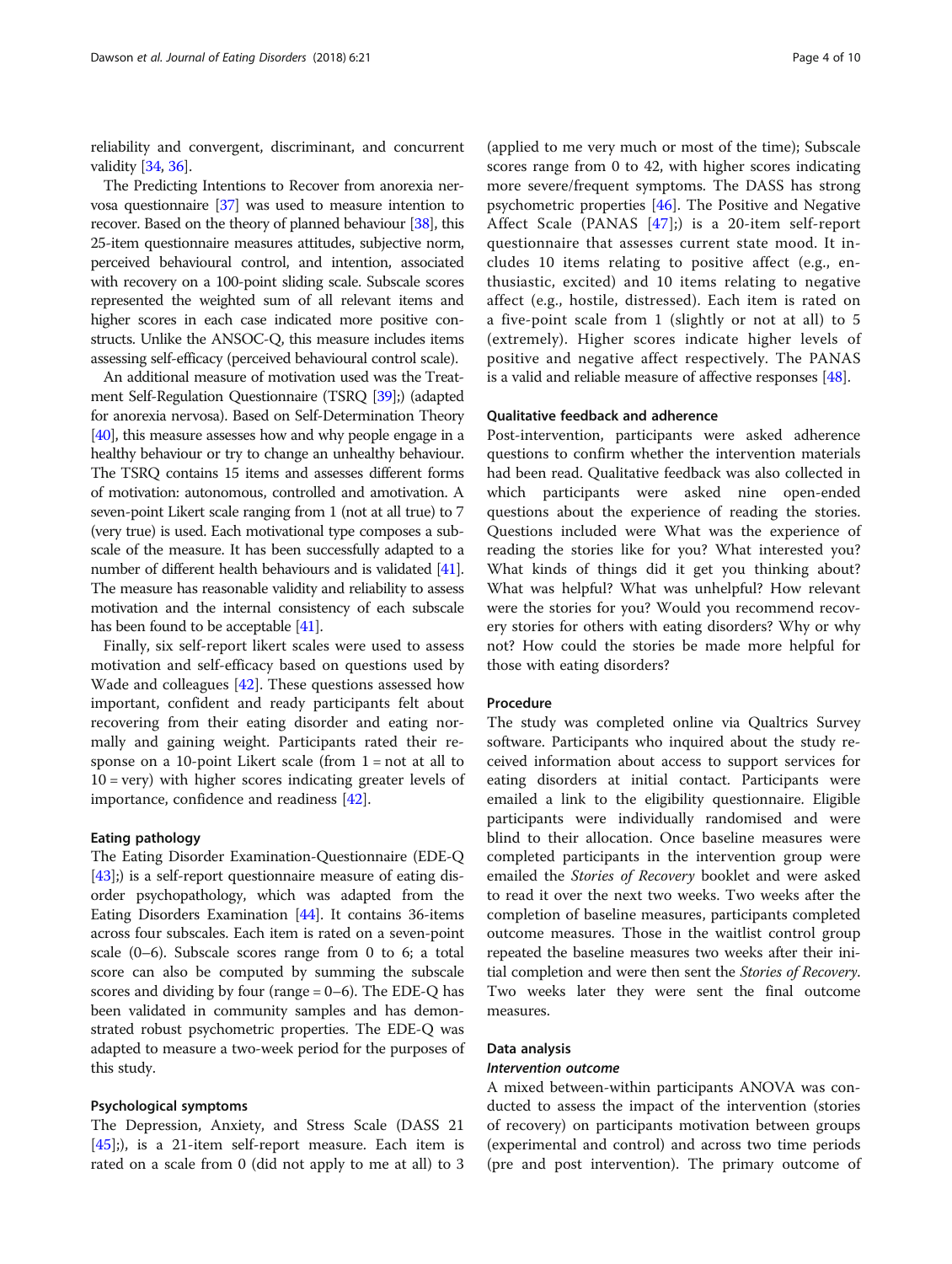interest was change in motivation as measured by the ANSOC-Q, the TPB measure, the TSRQ, and the SRL. Secondary outcomes were change in eating disorder psychopathology (EDE-Q), positive or negative affect (PANAS), and psychological symptoms (DASS). Tests of the 15 dependent variables were conducted using a Bonferroni adjusted alpha level of .003 (.05/15) to control for family-wise error.

# Qualitative data

Thematic Analysis was used to derive themes that characterised the experience of reading the stories of recovery. Based on guidelines for analysing qualitative data using Thematic Analysis [\[30](#page-8-0)], all open-ended responses were read carefully from beginning to end to achieve immersion and attain a sense of the data. Responses were then re-read to derive codes. Each question was analysed independently. Exact words from the text that appeared to encapsulate key concepts were highlighted and used to describe themes. Throughout this process common themes emerged and were grouped using an inductive approach. To ensure rigour an audit trail was maintained throughout [[49](#page-9-0)] and all data was cross-coded by two of the authors (LD and PR) with experience in qualitative research. Using participants own words in the coding process added to the trustworthiness of the data and led to a high level of agreement between coders in regard to themes.

# Results

# Participants and response rate

Fifty-seven women completed measures at baseline. Of these twenty-six were randomised to the experimental group (45.6%) and 31 randomised to the control group (54.4%). Eight participants (14%) did not complete the study. Participants ranged in age from 19 to 70 years (average age = 29,  $SD = 10.2$ ). The average BMI was 16.85 (range  $11.1-20$ ; SD = 1.92). On average, participants had had an eating disorder for 13 years (range 1–55 years;  $SD = 9.88$ ). Ninety-five percent of the sample would have met diagnosis for anorexia nervosa according to DSM-5 criteria. Twenty-three participants were from Australia (40.4%), 16 from the UK (28.1%), 16 from the USA (28.1%), and 2 from Canada (3.5%). Overall the sample was well educated, with 82.5% having completed education beyond high school. The majority of the sample (75.4%) was receiving some form of treatment for an eating disorder at the time of the study.

# Baseline differences between groups

The results indicated that the two conditions did not differ significantly at baseline in terms of age or length of

illness ( $p > .05$ ). There was a difference between the groups in terms of BMI ( $p < .05$ ) where individuals in the experimental group had lower average BMI  $(M = 16.23,$  $SD = 1.9$ ) compared to the control group ( $M = 17.38$ ,  $SD = 1.8$ ). There were no differences between groups on other variables  $(p > .05)$ .

#### Descriptive statistics

Table 1 shows the mean scores for all of the variables. For positive affect  $(M = 22.5)$  participants were within 1 SD of norms  $(M = 29.7, SD = 7.9)$ . For negative affect (mean = 26.0) participants were more than 1 *SD* away from the mean  $(M = 14.8, SD = 5.4)$  [[47](#page-9-0)]. The mean scores for each of the DASS subscales (depression, anxiety, and stress) fell into the extremely severe range [\[45\]](#page-9-0). The mean score for eating disorder psychopathology  $(M = 4.17, SD = 1.23)$  placed participants well above community norms  $(M =$ 1.554,  $SD = 1.213$  [[50\]](#page-9-0). The mean score for the ANSOC-Q placed participants in the preparation stage of change [\[34\]](#page-8-0).

Table 1 Mean scores for positive and negative affect, depression, anxiety, stress, eating disorder psychopathology, stage of change, TPB, TSRO, SRL for the baseline sample  $(N - 57)$ 

| stage of change, in b, rond, one for the basemic sample $(r - 37)$ |       |       |               |  |
|--------------------------------------------------------------------|-------|-------|---------------|--|
| Variable                                                           | Mean  | SD    | Range         |  |
| Positive affect (PANAS)                                            | 22.5  | 6.7   | $11 - 40$     |  |
| Negative affect (PANAS)                                            | 26.0  | 9.78  | $12 - 48$     |  |
| Depression (DASS)                                                  | 18.32 | 6.04  | $7 - 28$      |  |
| Anxiety (DASS)                                                     | 15.44 | 5.01  | $7 - 26$      |  |
| Stress (DASS)                                                      | 19.04 | 4.57  | $9 - 28$      |  |
| ED psychopathology EDE-Q                                           | 4.17  | 1.23  | $.82 - 6$     |  |
| Stage of change (ANSOC-Q)                                          | 2.64  | .77   | $1.25 - 4.35$ |  |
| Intention (TPB)                                                    | 60.64 | 18.1  | 12.5-98.25    |  |
| Attitude (TPB)                                                     | 70.3  | 15.7  | $31 - 98.86$  |  |
| Subjective Norm (TPB)                                              | 56.3  | 27.0  | $0 - 88.33$   |  |
| PBC (TPB)                                                          | 42.05 | 16.67 | 4.36-70.91    |  |
| Autonomous motivation (TSRQ)                                       | 4.75  | 1.42  | $1.67 - 7$    |  |
| Controlled motivation (TSRQ)                                       | 4.51  | 1.39  | $1.67 - 6.83$ |  |
| Amotivation (TSRQ)                                                 | 2.78  | 1.09  | $1 - 5.67$    |  |
| Self-reported motivation                                           | 5.7   | 2.19  | 1.17-9.67     |  |

Note: PANAS higher scores indicate higher levels of positive and negative affect, range 10-50, positive affect  $M = 29.7$ ,  $SD = 7.9$ , negative affect  $M = 14.8$ ,  $SD = 5.4$ ; DASS higher scores indicate more distress, range for each subscale = 0–21; EDE-Q higher scores indicate higher levels of eating disorder psychopathology, range = 1–6; ANSOC-Q higher scores indicate higher levels of motivation, range = 1–5; TPB range for each composite = 1–100, higher scores indicate more positive intentions/beliefs and greater perceptions of normative pressure and control; TSRQ range for each subscale = 1–7, higher scores indicate higher levels of motivation type; self-reported motivation range = 1–10, higher scores indicate higher levels of motivation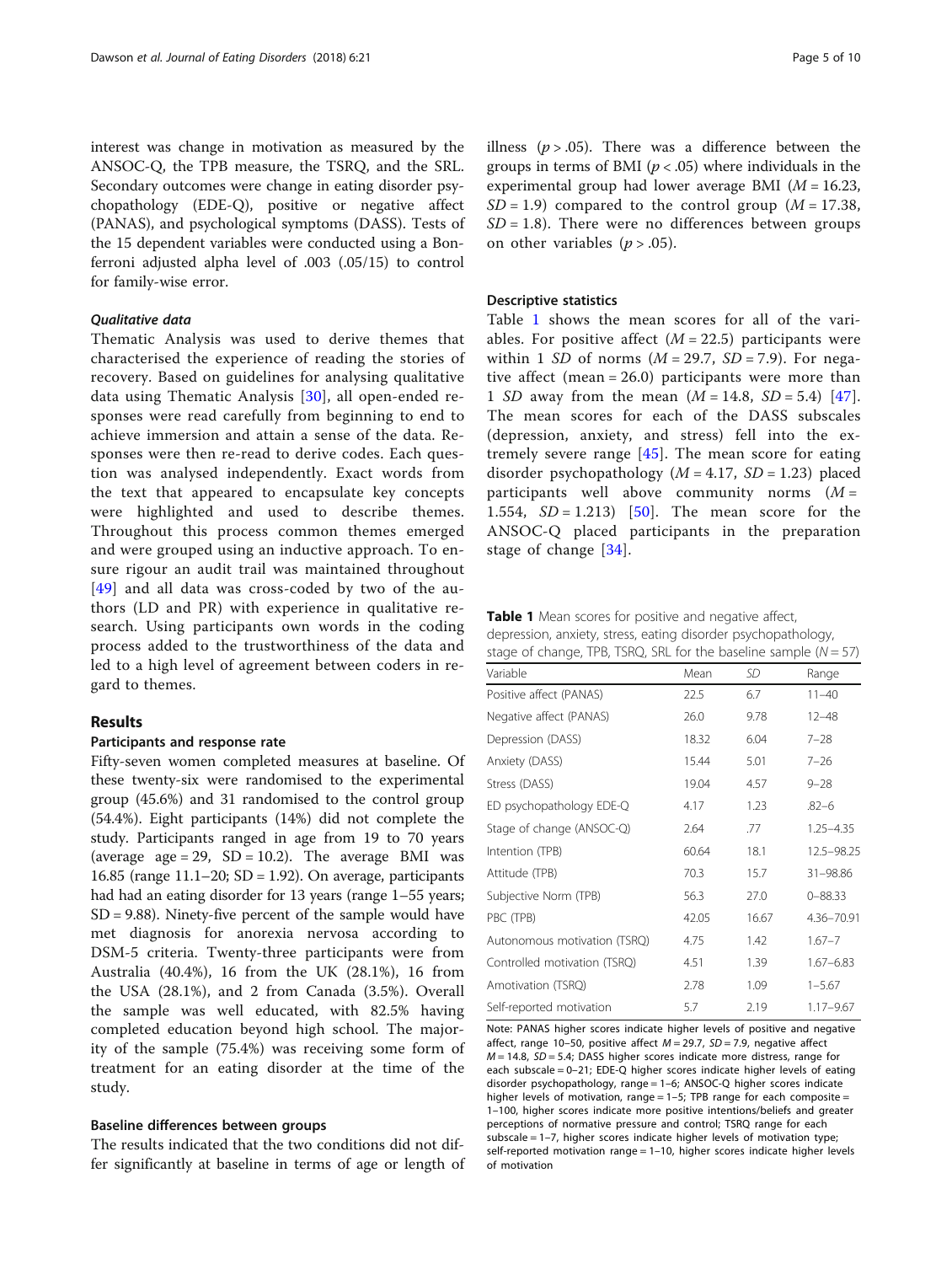# Test of representativeness

# Drop-out attrition

The results indicated that participants who completed the intervention were not significantly different to those who dropped out on any measures (all  $p > .05$ ).

# Intervention outcome

#### Primary outcome: Motivation

There were no significant differences between groups over time on any of the primary outcome variables (see Table 2). Specifically, there was no significant interaction between group and time for stage of change [ANSOC-Q;  $M = F(1, 47) = 2.83, p > .003$ ; attitude  $F(1, 47) = .0.45$ ,  $p > .003$ ; subjective norm  $F(1, 47) = 2.54$ ,  $p > .003$ ; perceived behavioural control  $F(1, 47) = .083$ ,  $p > .003$ ; or intention  $F(1, 47) = .66$ ,  $p > .003$ . There was no significant difference between group and time for TSRQ autonomous motivation  $F (1, 47) = .179, p > .003;$ controlled motivation  $F(1, 47) = .087$ ,  $p > .003$ ; or amotivation  $F(1, 47) = 1.51$ ,  $p > .003$  or for self-reported motivation  $F(1, 47) = .3.085, p > .003$ .

# Secondary outcomes

There were no significant differences between group and time for positive  $F(1, 47) = .158, p > .003$  and negative affect  $F(1. 47) = .899$ ,  $p > .003$  or eating disorder psychopathology  $F(1, 47) = 1.7$ ,  $p > .003$ . On the DASS subscales there were no interaction effects for depression  $F(1, 47) = 3.23, p < .003$  or anxiety  $F(1, 47) = 3.23, p < .003$  $(1, 47) = .78, p < .003;$  or stress  $F (1, 47) = 4.04$ ,  $p > .003$ .

# Qualitative results

# Overview of findings

Thirty-eight participants responded to nine open-ended questions. Common themes identified across questions and participants were that the stories generated feelings of hope, inspiration, and of being understood. The 'possibility of recovery' was a recurring theme across questions and participants. The two most widely endorsed themes across all the qualitative data were in response to the questions "What kinds of things did the stories get you thinking about?" and

Table 2 Mean scores for main variables at baseline and follow up  $(N = 57)$ 

| Variable                               | Baseline        | Follow-up    |
|----------------------------------------|-----------------|--------------|
| Stage of change (ANSOC-Q)              | $2.64$ $(0.77)$ | 2.76(1.0)    |
| Intention to recover (TPB total score) | 56.03 (14.5)    | 57.84 (17.1) |
| Autonomous motivation (TSRQ)           | 4.75 (1.42)     | 4.7(1.6)     |
| Controlled motivation (TSRQ)           | 4.51(1.39)      | 4.26(1.65)   |
| Amotivation (TSRQ)                     | 2.78(1.09)      | 2.69(1.3)    |
| Self-reported motivation               | 5.7(2.19)       | 5.58(2.6)    |

"What was helpful about the stories?" The majority of the sample reported that the sense that recovery was possible was most helpful, however, approximately one quarter of participants also reported that the stories could be triggering and result in the reader making unhelpful comparisons between themselves and the individuals in the narratives. Such comparisons included thinking "I'm not sick enough", or "not being good enough" at anorexia nervosa.

# What was the experience of reading the stories like for you?

A variety of themes were identified with some participants reporting that the experience was both simultaneously positive and negative: "sometimes upsetting; sometimes inspiring". Positive experiences included hope, inspiration, and feeling understood and less isolated. Negative responses included finding the stories triggering, unhelpfully comparing oneself to the individuals in the stories, and being disheartened or saddened by the aspects of the stories when the author was in the grips of the eating disorder.

# What interested you?

Participants were interested in the inspirational nature of the stories, the possibility of recovery after such a long duration with anorexia nervosa, and strategies used for recovery: "What interested me were the different specific strategies that supported the women to recover, e.g. finding the right team and trusting that team instead of the eating disorder". Some participants reported that the variation across stories demonstrated that there was not a "one size fits all approach to recovery" others noted the similarities between themselves and the authors.

# What kinds of things did it get you thinking about?

There was less variation in responses to this question with the majority of participants reporting that the stories generated thoughts about the possibility of recovery, what it takes to recover, things they would like to change, and life after an eating disorder (Table [3](#page-6-0)).

#### How relevant were the stories for you?

Most participants found relevance in the stories with 13 stating that the stories were very relevant and 18 stating somewhat relevant. Seven participants considered them not relevant.

# Would you recommend recovery stories for others with eating disorders? Why or why not?

The majority of participants reported they would recommend recovery stories for others with eating disorders: "Yes. Reading stories of recovery can provide hope that you are not alone and that you have the ability to recover as well". Some participants reported that their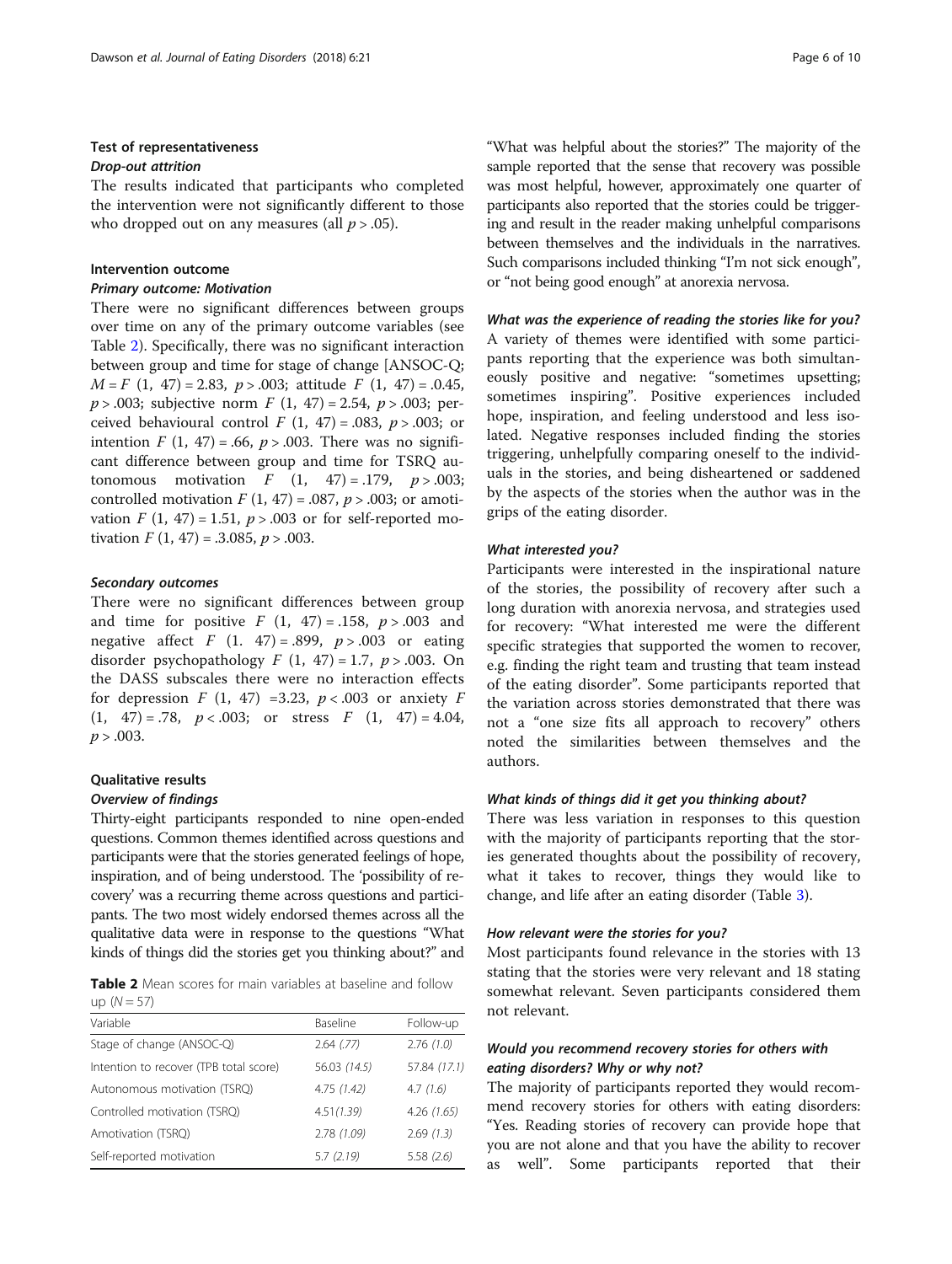<span id="page-6-0"></span>Table 3 Example responses to "What kinds of things did it get you thinking about?"

It made me think about where I am in my recovery and the aspects I need to challenge.

How I could move forward even though I feel hopeless at the moment.

It got me thinking about the devastating effects of this disease and how enduring or long lasting it can be. It got me thinking that I didn't want to be 50 years old, or even 30 years old with children and still be battling an eating disorder every day.

That recovery is possible.

Recovery is possible and the ways in which each manages it.

The things that do and don't help people (and how widely that can vary). The importance of positivity and determination

Why I am choosing recovery what life is like without an eating disorder, that I want to live rather than exist, that thoughts are only thoughts and that fat is not a feeling. It reminded me of the tools I need to use to recover and not to be so self-critical when I have a bad day or make a mistake. It reminded me of my health and the damages that come from having an eating disorder. It made me want to start planning and thinking about my treatment and action plan to get back on track.

That I need to stop saying I'll do it tomorrow and not let it go any further because a full recovery is possible and worth it.

Why I want to get better and my recovery journey in general.

What it takes to recover.

That everyone has hard times but with the right help and support, anyone can overcome and beat this disease.

recommendation would be dependent on the individual or on the stage of recovery of an individual. Only three participants reported that they would not recommend recovery stories.

# What was helpful and/or unhelpful?

Again, there was a strong endorsement by more than half of the participants that the sense that recovery was possible was helpful. Some participants reported that the stories made them feel understood and less alone. In terms of what was unhelpful, the most strongly endorsed responses were that the stories could be triggering.

# How could the stories be made more helpful for those with eating disorders?

Some participants reported that having more stories or an increase in story variation would be helpful, including stories of individuals with a later onset eating disorder, shorter duration of illness, and the stories of men.

# **Discussion**

The current study provided the first exploration of the effect of recovery stories on a clinical sample. The quantitative results indicated that reading stories of recovery had no effect on improving motivation and self-efficacy over a two-week period. Additionally, there were no significant differences between groups post intervention on any of the secondary outcome measures. In contrast the qualitative results showed that the stories generated thoughts about the possibility of recovery and the majority of participants would recommend recovery stories to others.

Although the current study found recovery stories exhibited no quantitative effect on motivation or self-efficacy, these null results should be interpreted with caution. There are some important design features of the current pilot study that might explain these findings. First, the intervention dose was small. Five stories were chosen as it was thought this was an achievable number to ask individuals to read over a two-week period, however a more intense intervention may be needed. The stories might have had more effect if they included guided activities/reflections or were integrated into a therapy program. Equally, it is possible that the specific stories used in the current study were ineffective. Further, it is also possible that participants experienced changes in constructs not directly measured in this study, or that changes surfaced after the two-week follow-up. Additionally, the characteristics of the sample need to be considered when interpreting the results. For example, how participants were recruited might have resulted in a self-selecting sample. These individuals might already have been familiar with recovery stories, which could have resulted in a saturation effect, and this should be controlled for in future research. Participants also scored high on measures assessing eating disorder and psychological symptoms and might have been too unwell to benefit from the stories.

Another reason why the quantitative results should be cautiously interpreted is the discrepancies between the quantitative and qualitative data, with qualitative data mainly supporting benefits but quantitative data not showing any improvements. Potentially future research could explore variables in addition to motivation and self-efficacy. Participants reported that the stories resulted in increasing feelings of hope and reducing feelings of isolation; exploring the effect these variables in future research would therefore be useful. The qualitative results might also be indicative of broader changes that the current design did not capture and are not easily measureable with current research methodologies. For example, the reading of recovery stories might be akin to planting a small seed that leads to changes that emerge slowly over time, thus follow-up measures might be useful in future studies.

In addition to finding the stories helpful in terms on increasing solidarity a minority of participants also reported that they could be unhelpful. Despite efforts to remove any obviously triggering material from the stories, some participants reported being triggered by the narratives. While there is individual variation in what will be considered triggering, a challenge for developing recovery stories will be balancing the need to present stories responsibly with the need to present an authentic account that does not necessarily skirt around the challenges of illness and recovery. Stories need to be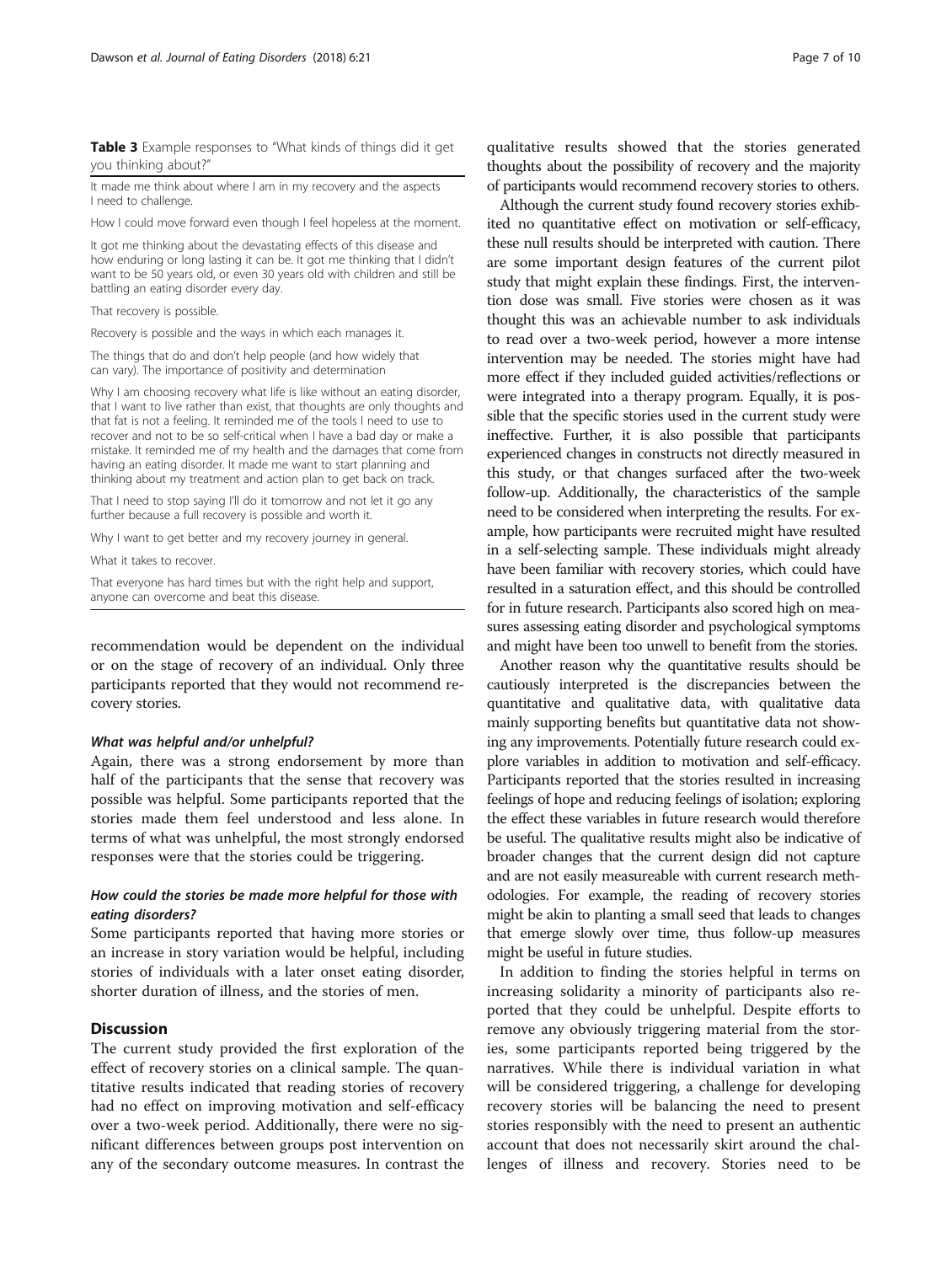relatable to be effective [\[51](#page-9-0)], so it is likely that recovery stories need to include some description of thoughts and feelings associated with an eating disorder so that readers can identify with the struggle. The stories used in the current study reflect the true accounts of five women's recovery, however, stories that are developed with the specific intention of being a therapeutic tool, for example by having less detail of illness and even more of a recovery focus, might be more helpful in the future.

The qualitative data suggested that recovery stories might help to increase hope and solidarity, which is line with approaches which aim to integrate the voices of lived experience into treatment, thus the findings of this study add to a growing body of research supporting recovery-oriented approaches to mental health. Historically, treatment approaches in the eating disorders have focused more on symptom reduction with less importance placed on solidarity, feeling understood, hopefulness, and the reduction of isolation [[3](#page-8-0)], however, such factors have been continually highlighted as important by those with lived experience of eating disorders [\[16\]](#page-8-0). Over the last few decades there has been a move to recovery-oriented care with reforms in mental health reflecting this. The growing recognition and interest in integrating lived experience into treatment has resulted in the uptake of peer roles in consumer advocacy, consumer operated services, and traditional statutory mental health services [\[52](#page-9-0), [53](#page-9-0)] It has been argued that employing peers with lived experience improves mental health care and service provision [\[53\]](#page-9-0). Peer work has been identified as having multiple benefits including the opportunity to connect with a person with lived experience of mental illness and stigma, the sharing of a common language, and facilitating recovery [[52\]](#page-9-0). Additionally, peer work has been associated with the normalising and acceptance of emotional responses associated with mental ill-health [\[52](#page-9-0)]. Challenges remain however around training, supervision, and management and many questions about peer work remains [\[52](#page-9-0)].

While approaches to treatment which include lived experience have grown in recent years in mental health approaches more broadly, for example the introduction of Peer Supported work in Open Dialogue [\[54](#page-9-0)], such approaches have yet to be fully developed in the field of eating disorders. Some approaches currently available in the field include Multi-Family Therapy for young people with an eating disorder and their family [\[55](#page-9-0), [56](#page-9-0)]; a treatment in which the sharing of support and solidarity amongst families is explicitly prioritised and parent-to-parent consultations in Family-Based Treatment where parents who have 'graduated' from therapy consult with parents earlier in the process. Peer-mentoring is also the subject of emerging research in the field, where a person who has experienced recovery mentors a person with a current eating disorder. Early research in this area suggests, in line with the findings

from the current study, that peer-mentoring can increase hope for current sufferers [[57,](#page-9-0) [58\]](#page-9-0). A recent study has examined the effect of therapists working in the field of eating disorders with lived experience of an eating disorder themselves and found that using experiential knowledge can have advantages such as providing insights into the recovery process and enhancing hope for recovery but that this knowledge must be shared thoughtfully and without specific details about symptomatology [\[59\]](#page-9-0). The current study adds to the emerging research in the field of eating disorders regarding recovery-oriented approaches and lived-experience integration however, much more research is needed. Determining ways to effectively integrate these approaches into current treatments and broadening treatment targets to include this is needed. The results of this study suggest that the voices of those who have recovered can provide support and understanding and reduce isolation, however, a small minority also reported finding the experience triggering therefore, further research is needed is consider how to best develop and integrate these voices into treatment.

While the current pilot study has contributed to furthering knowledge about the use of recovery stories, there are some limitations. Participants were recruited over the internet and clinical information was self-reported. The two-week time period used in the current study is a very short time frame in which to assess change in symptoms or clinical features. The recovery stories may have had a longer-term effect medicated by an increase in hope. An additional limitation is the lack of an apriori power analysis. Given this is a novel study, clinical effect size could not be determined and, therefore, a power analysis could not be completed. Lastly, given the design, a blinded outcome was not possible. We went to the literature to consider why and how recovery stories might be helpful, however, asking consumers is an important first step, and qualitative research methods might best achieve this aim. Narrative methods might be an appropriate means to explore how recovery stories might effect change and their relationship to the reader. Later research could focus on 1) identifying for whom and at which stage of illness recovery stories might be helpful; 2) the mechanism via which they might operate; and 3) the most helpful way of presenting such stories. There are also likely to be age, cultural, and gender differences in outcomes, which the current study did not explore, which needs to be a focus of future research.

# Conclusion

The findings from the current study suggest that the experience of reading recovery stories is complex. Much remains unknown about how such stories might function for the reader. Given the likelihood that those with eating disorders will be exposed to such stories it is important to more clearly understand the impact of recovery stories. As research and treatment approaches expand to include and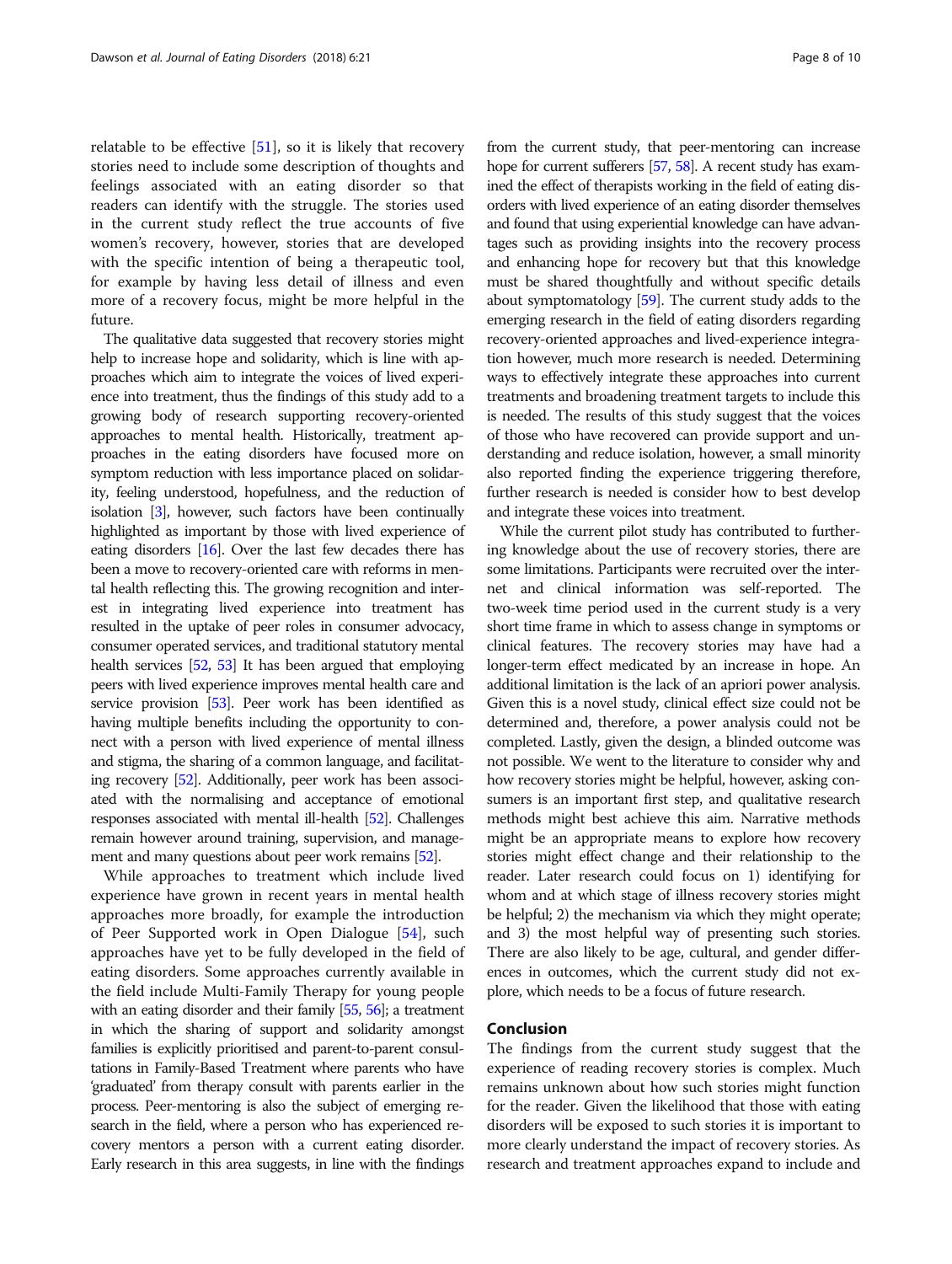<span id="page-8-0"></span>prioritise increasing hope, reducing isolation and increasing feelings of solidarity, this study adds to the body of growing research into how to integrate the voices of lived experiences into treatment. This study raises many questions that are needed for future research and may provide an important starting off point as lessons learnt for researching this complex and novel area.

#### Acknowledgements

The authors are grateful to the participants of the current study, the women who shared their stores used in this study and to the individuals and organisations that assisted with recruitment for this study including BEAT-UK.

#### Availability of data and materials

The datasets used and/or analysed during the current study are available from the corresponding author on reasonable request.

#### Authors' contributions

LD conceived of the study, and participated in the study design, data analysis, and writing the manuscript. BM participated in the design of the study, data analysis, and manuscript writing. PR participated in data analysis and ST participated in the design. All authors read, approved, and contributed to the final manuscript.

#### Ethics approval and consent to participate

This project was approved by the University of Sydney Human Research Ethics Committee. All participants provided informed consent.

#### Competing interests

The authors declare they have no competing interests.

# Publisher's Note

Springer Nature remains neutral with regard to jurisdictional claims in published maps and institutional affiliations.

#### Author details

<sup>1</sup> Eating Disorder Service, The Sydney Children's Hospital Network, Westmead Campus, Sydney, Australia. <sup>2</sup>Centre for Family Based Mental Health Care, St Vincent's Private Hospital, Sydney, Australia. <sup>3</sup>School of Psychology and Speech Pathology, Curtin University, Perth, WA, Australia. <sup>4</sup>School of Psychology, The University of Sydney, Sydney, Australia.

# Received: 30 January 2018 Accepted: 4 July 2018<br>Published online: 15 August 2018

#### References

- 1. Bulik C. The challenges of treating anorexia nervosa. Lancet. 2014;3:105–6.
- 2. Anthony WA. Recovery from mental illness: the guiding vision of the mental health service system in the 1990s. Psychosocial Rehabilitation J. 1993;24:159–68.
- 3. Dawson L, Rhodes P, Touyz S. The recovery model and anorexia nervosa. Aust N Z J Psychiatry. 2014;48:1009–16.
- 4. Davidson L, Tondora J, Staeheli Lawless M, O'Connell MJ, Rowe M. A practical guide to recovery-oriented practice. New York: Oxford University Press; 2009.
- 5. Dawson L, Rhodes P, Touyz S. Defining recovery from anorexia nervosa: a Delphi study to determine expert practitioners' views. Advances Eat Disord Theory, Res Prac. 2015;3:165–76.
- Khalsa SS, Portnoff LC, McCurdy-McKinnon D, Feusner JD. What happens after treatment? A systematic review of relapse, remission, and recovery in anorexia nervosa. J Eating Disorders. 2017;5:20.
- 7. Council AHMA. A national framework for recovery-oriented mental health services: Policy and theory. Canberra: Commonwealth of Australia; 2913.
- Thomas JJ, Judge AM, Brownell KD, Vartanian LR. Evaluating the effects of eating disorder memoirs on readers' eating attitudes and behaviours. Int J Eat Disord. 2006;39:418–25.
- 9. Lock A, Epston D, Maisel R. Countering that which is called anorexia. Narrat Inq. 2004;14:275–301.
- 10. Epston D. Narrative therapy and community work: a conference collection. Adelaide: Dulwich Centre Publications; 1999.
- 11. Touyz S, Thornton C, Rieger E, George L, Beumont P, The incorporation of a stage of change model in the day hospital treatment of patients with anorexia nervosa. Eur Child Adolesc Psychiatry. 2003;12:65–71.
- 12. Vitousek K, Watson S, Wilson GT. Enhancing motivation for change in treatment resistant eating disorders. Clin Psychol Rev. 1998;18:391–420.
- 13. Wade TD, Treasure J, Schmidt U. A case series evaluation of the Maudsley model for treatment of adults with anorexia nervosa. Eur Eat Disord Rev. 2011;19:382–9.
- 14. Holliday J, Wall B, Treasure J, Weinman J. Perceptions of illness in individuals with anorexia nervosa: a comparison with lay men and women. Int J Eat Disord. 2005;37:50–6.
- 15. Nordbo RHS, Espeset EMS, Gulliksen KS, Skarderud F, Geller J, Holte A. Reluctance to recover in anorexia nervosa. Eur Eat Disord Rev. 2012;20:60–7.
- 16. Dawson L, Rhodes P, Touyz S. "Doing the impossible": the process of recovery from chronic anorexia nervosa. Qual Health Res. 2014;24:494–505.
- 17. Darcy AM, Katz S, Fitzpatrick KK, Forsberg S, Utzinger L, Lock J. All better? How former anorexia nervosa patients define recovery and engaged in treatment. Eur Eat Disord Rev. 2010;18:260–70.
- 18. Wisdom JP, Bruce K, Saedi GA, Weis T, Green CA. 'Stealing me from myself': identity and recovery in personal accounts of mental illness. Aust N Z J Psychiatry. 2008;42:489–95.
- 19. White M, Epston D. Narrative means to therapeutic ends. New York: W. W. Norton; 1990.
- 20. Lock A, Epston D, Maisel R, de Faria N. Resisting anorexia/bulima: Foucauldian perspective in narrative therapy. British Journal of Guidance & Counselling. 2005;33:315–32.
- 21. Hinyard LJ, Kreuter MW. Using narrative communication as a tool for behavior change: a conceptual, theoretical, and empirical overview. Health Educ Behav. 2007;34:777–92.
- 22. Kreuter MW, et al. Narrative communication in cancer prevention and control: a framework to guide research and application. Annals Behav Med. 2007;33:221–35.
- 23. Wise M, Yeob Han J, Shaw B, McTavish F, Gustafson DH. Effects of using online narrative and didactic information on healthcare participation for breast cancer patients. Patient Educ Counselling. 2008;70:348–56.
- 24. Vandereycken W. Can eating disorders become 'contagious' in group therapy and specialized inpatient care? Eur Eat Disord Rev. 2011;19: 289–95.
- 25. Tierney S. The individual within a condition: a qualitative study of young people's reflections on being treated for anorexia nervosa. Am Psychiat Nurses Assoc. 2008;13:368–75.
- 26. Espindola CR, Blay SB. Anorexia nervosa treatment from the patient perspective: a metasynthesis of qualitative studies. Ann Clin Psychiatry. 2009;21:38–48.
- 27. Sharpe H, Musiat P, Knapton O, Schmidt U. Pro-eating disorder websites: facts, fictions, and fixes. J Public Mental Health. 2011;10:34–44.
- 28. Rawi M. Daily Mail. 'I was an online role model for pro-anorexic teens' says recovering student who posted pictures of her emaciated body on Bebo to inspire others to starve. 2014. [http://www.dailymail.co.uk/femail/article-](http://www.dailymail.co.uk/femail/article-1265944/I-online-role-model-pro-anorexic-teens-says-recovering-student-posted-pictures-emaciated-body-Bebo-inspire-starve.html)[1265944/I-online-role-model-pro-anorexic-teens-says-recovering-student](http://www.dailymail.co.uk/femail/article-1265944/I-online-role-model-pro-anorexic-teens-says-recovering-student-posted-pictures-emaciated-body-Bebo-inspire-starve.html)[posted-pictures-emaciated-body-Bebo-inspire-starve.html.](http://www.dailymail.co.uk/femail/article-1265944/I-online-role-model-pro-anorexic-teens-says-recovering-student-posted-pictures-emaciated-body-Bebo-inspire-starve.html) Accessed 11 July 2018.
- 29. Ransom DC, La Guardia JG, Woody EZ, Boyd JL. Interpersonal interactions on online forums addressing eating concerns. Int J Eat Disord. 2010;43:161–70.
- 30. Braun V, Clarke V. Using thematic analysis in psychology. Qual Res Psychol. 2006;3:77–101.
- 31. Patton MQ. Qualitative evaluation and research methods (2nd ed.). Newbury Park, CA: Sage; 1990.
- 32. Sheehan DV, Lecrubier Y, Harnett Sheehan K, Amorim P, Janavs J, Weiller E, Hergueta T, Baker R, Dunbar GC. The Mini-international neuropsychiatric interview (M.I.N.I.): the development and validation of a structured diagnostic psychiatric interview for DSM-IV and ICD-10. J Clin Psychiatry. 1998;59:22–33.
- 33. Kreatsouls C, Hassan A, Subramanian SV, Fleegler EW. Accuracy of selfreported height and weight to determine body mass index among youth. J Child Adol Behav. 2014;2:126–9.
- 34. Rieger E, Touyz S, Schotte D, Beumont P, Russell J, Clarke S, Kohn M, Griffiths R. Development of an instrument to assess readiness to recover in anorexia nervosa. Int J Eat Disord. 2000;28:387–96.